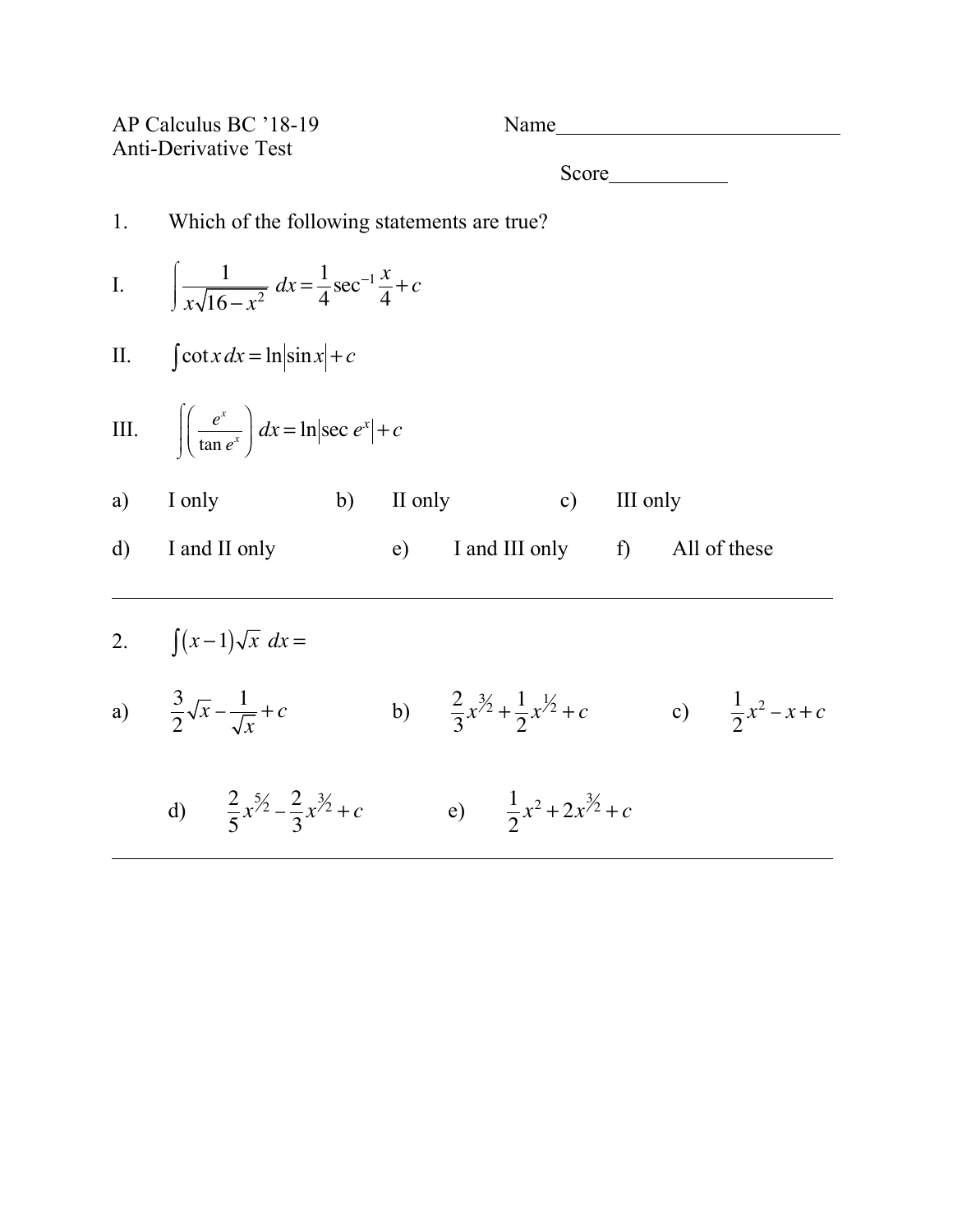- 3. For  $\int \csc^3 x \cot^5 x \, dx$ , the correct u-substitution is
- a)  $u = \csc x$
- b)  $u = \cot x$
- c) either  $u = \csc x$  or  $u = \cot x$
- d) neither  $u = \csc x$  nor  $u = \cot x$
- e) to convert to sine and cosine

$$
4. \qquad \int (x^3)\sqrt{1+x^2}\,dx
$$

a) 
$$
\frac{x^4}{2} \cdot \frac{(1+x^2)^{3/2}}{3} + c
$$

b) 
$$
\frac{1}{2}(1+x^2)^{\frac{1}{2}} + \frac{1}{3}(1+x^2)^{\frac{3}{2}} + c
$$

c) 
$$
-\frac{1}{3}(1+x^2)^{3/2} + \frac{1}{5}(1+x^2)^{5/2} + c
$$

d) 
$$
\frac{1}{3}(1+x^2)^{3/2} - \frac{1}{5}(1+x^2)^{5/2} + c
$$

e.) 
$$
\frac{1}{3}(1+x^2)^{3/2} + c
$$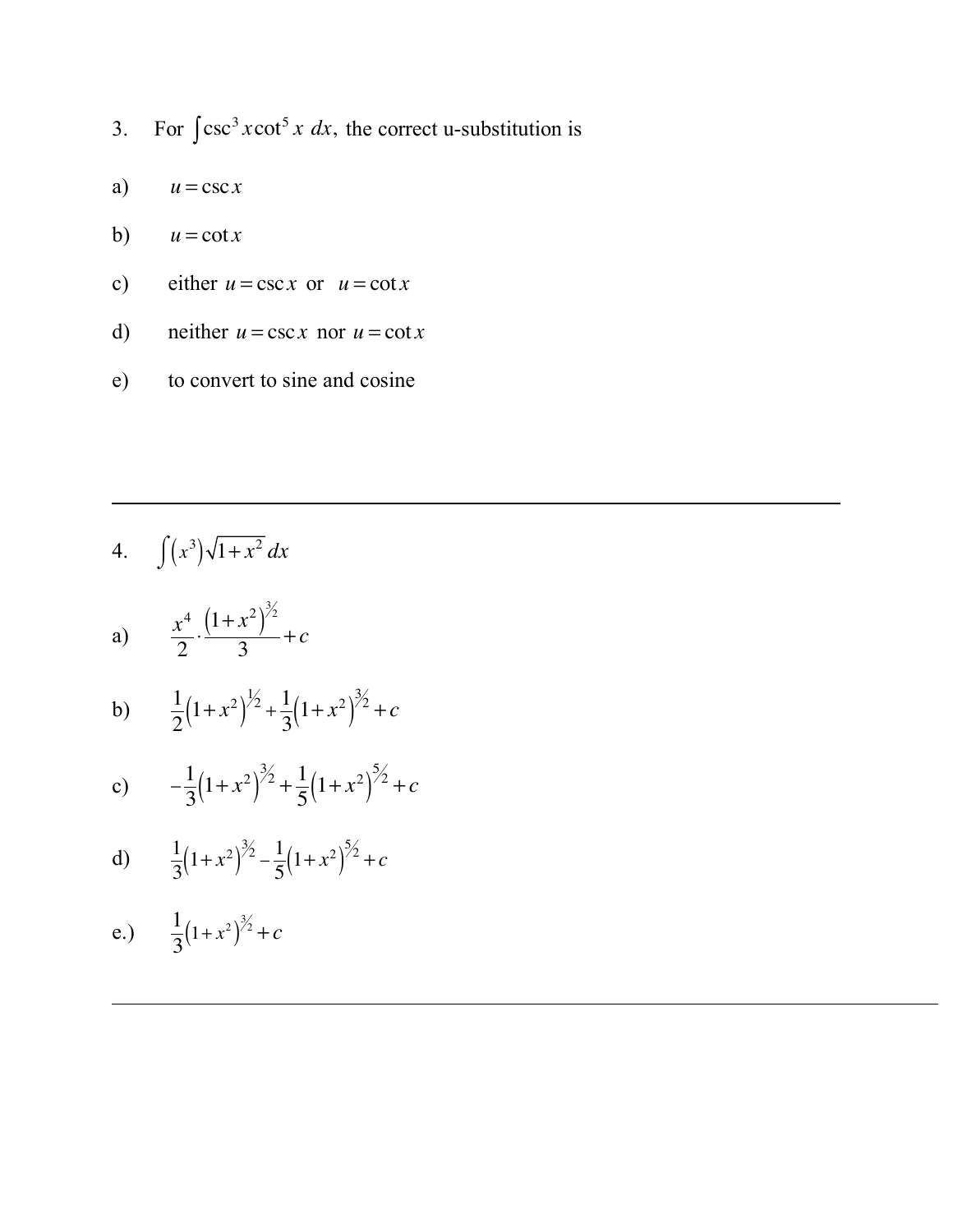5. Which of the following equations might be the solution to the slope field shown in the figure below?

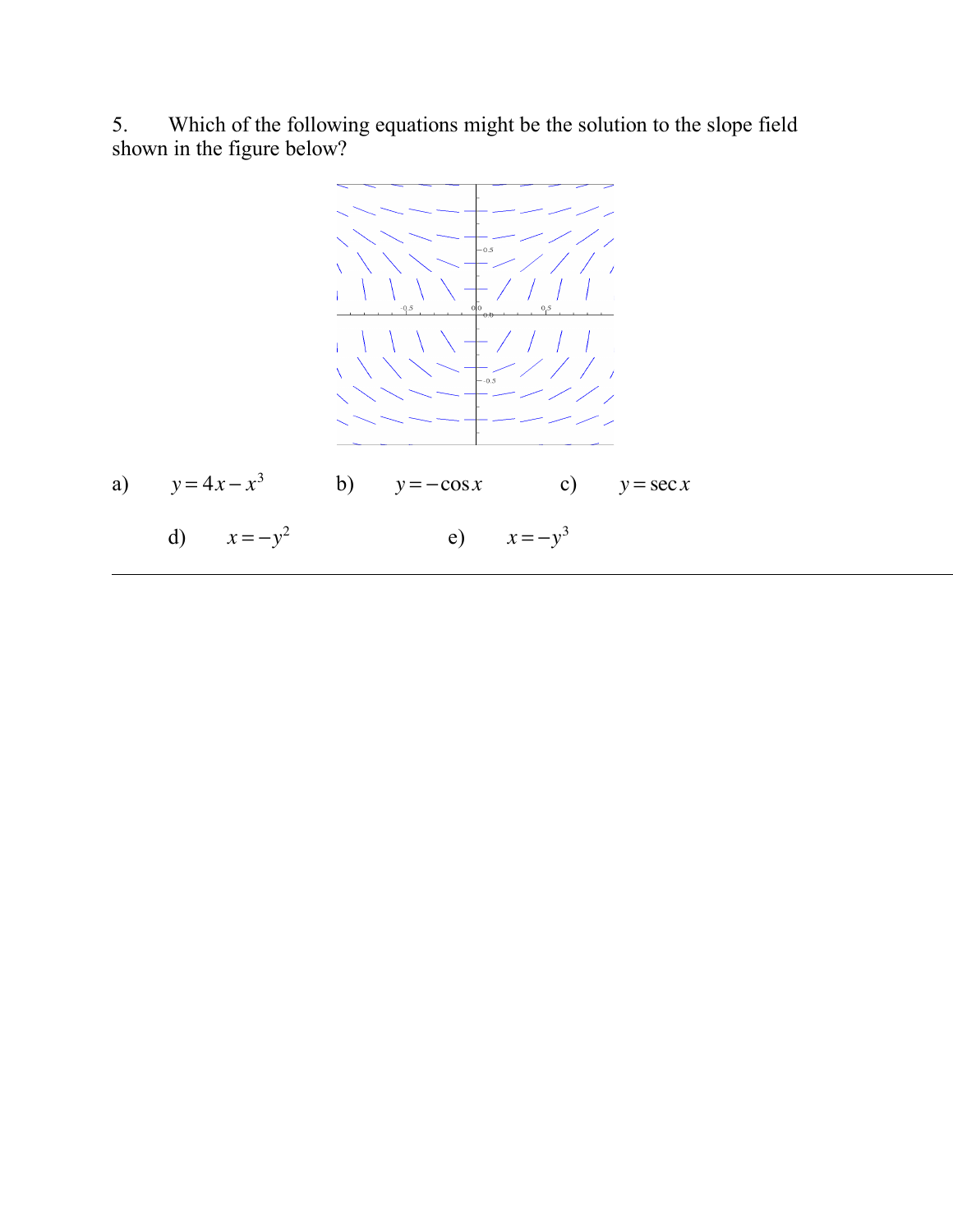6. Which of the slope field shown below corresponds to  $\frac{dy}{dx} = yx$ ?

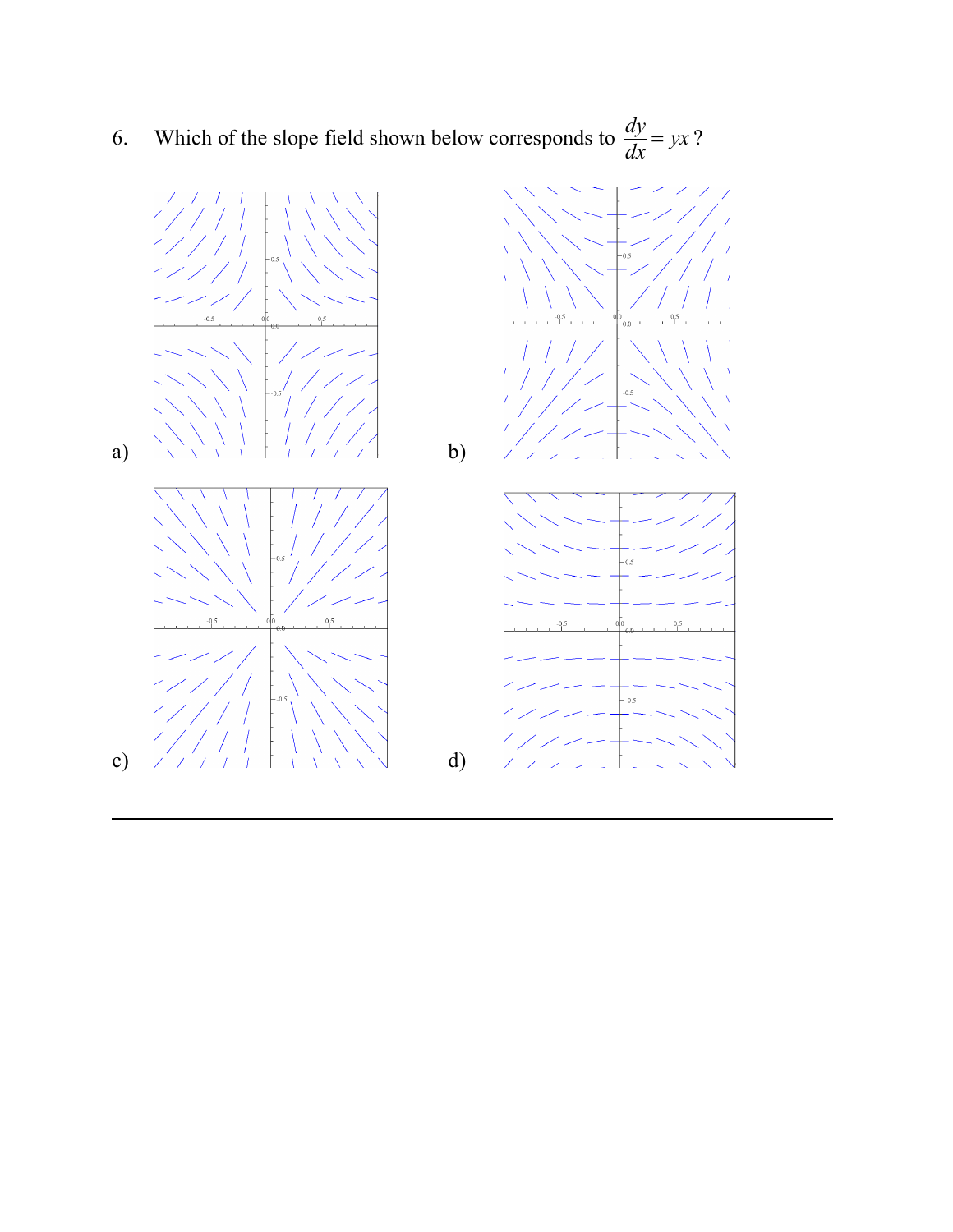7. Identify is the first mistake (if any) in this process:

|         |        | $\frac{dy}{dx} = xy + x$ |                                 |                      |        |  |  |  |  |
|---------|--------|--------------------------|---------------------------------|----------------------|--------|--|--|--|--|
| Step 1: |        |                          | $\frac{1}{y+1}dy = xdx$         |                      |        |  |  |  |  |
| Step 2: |        |                          | $\ln y+1  = \frac{1}{2}x^2 + c$ |                      |        |  |  |  |  |
| Step 3: |        |                          | $ y+1  = e^{x^2} + c$           |                      |        |  |  |  |  |
| Step 4: |        | $y=e^{x^2}+c$            |                                 |                      |        |  |  |  |  |
| a)      | Step 1 | b)                       | Step 2                          | $\mathbf{c})$        | Step 3 |  |  |  |  |
|         | d)     | Step 4                   | e)                              | There is no mistake. |        |  |  |  |  |

8.  $\int (\sin^5 t \cos^7 t) dt$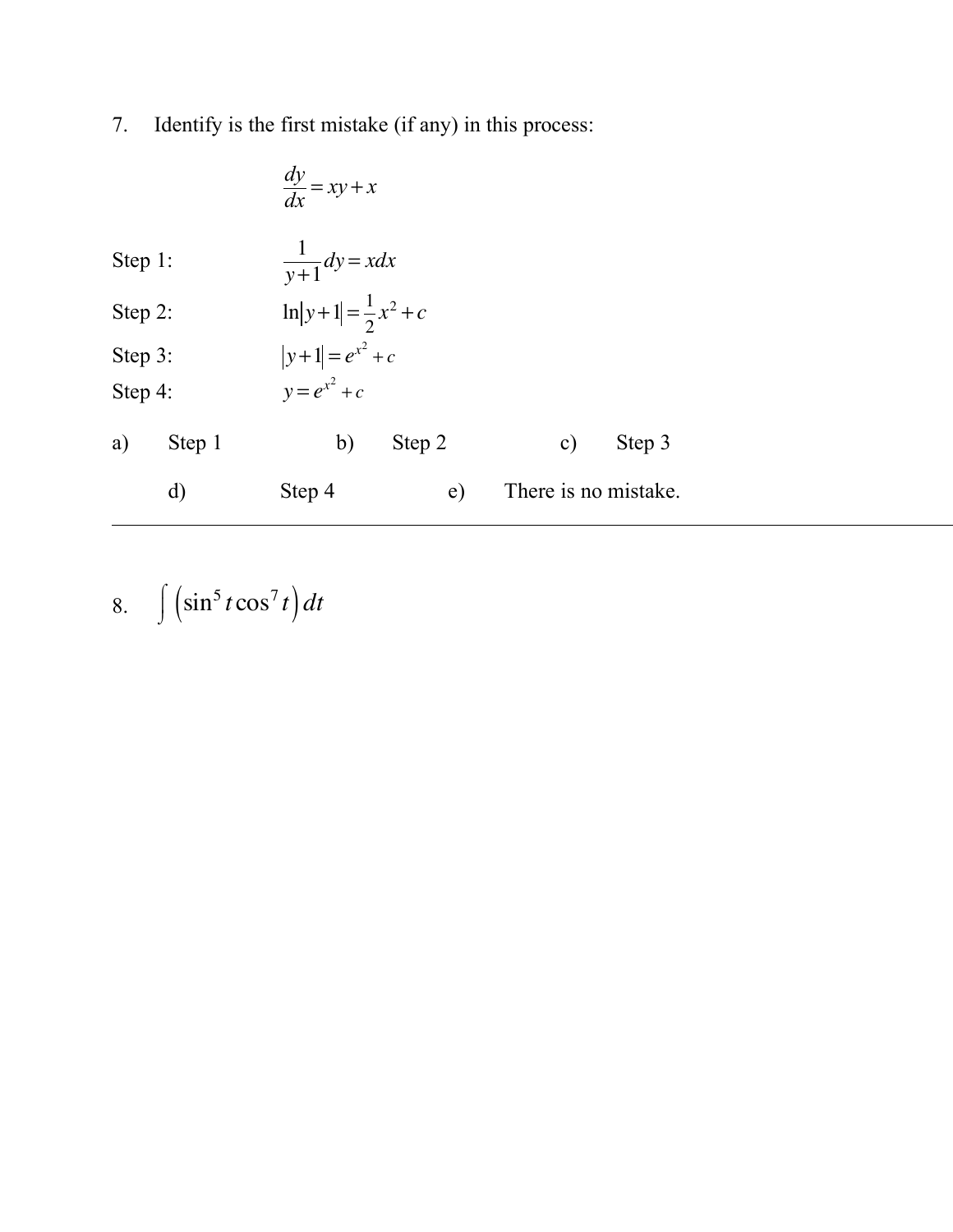9. 
$$
\int \frac{1}{(1-x)^2} + \frac{1}{1+x^2} + \frac{x}{1+x^2} dx
$$

$$
10. \quad \int \frac{y^5 dy}{\sqrt{y^3 + 5}}
$$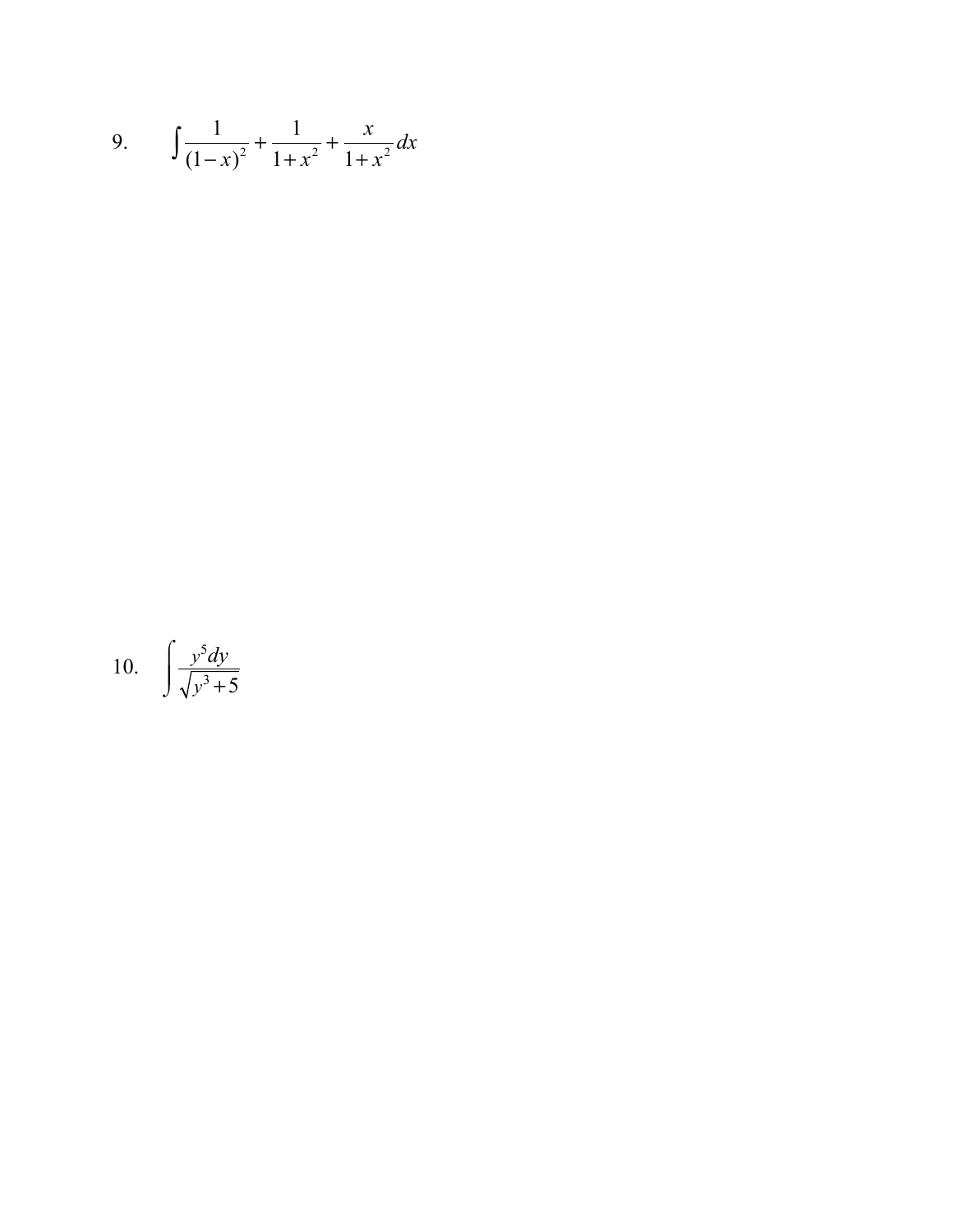11. The acceleration of a particle is described by  $a(t) = 36t^2 - 12t + 8$ . Find the distance equation for  $x(t)$  if  $v(1) = 1$  and  $x(1) = 3$ .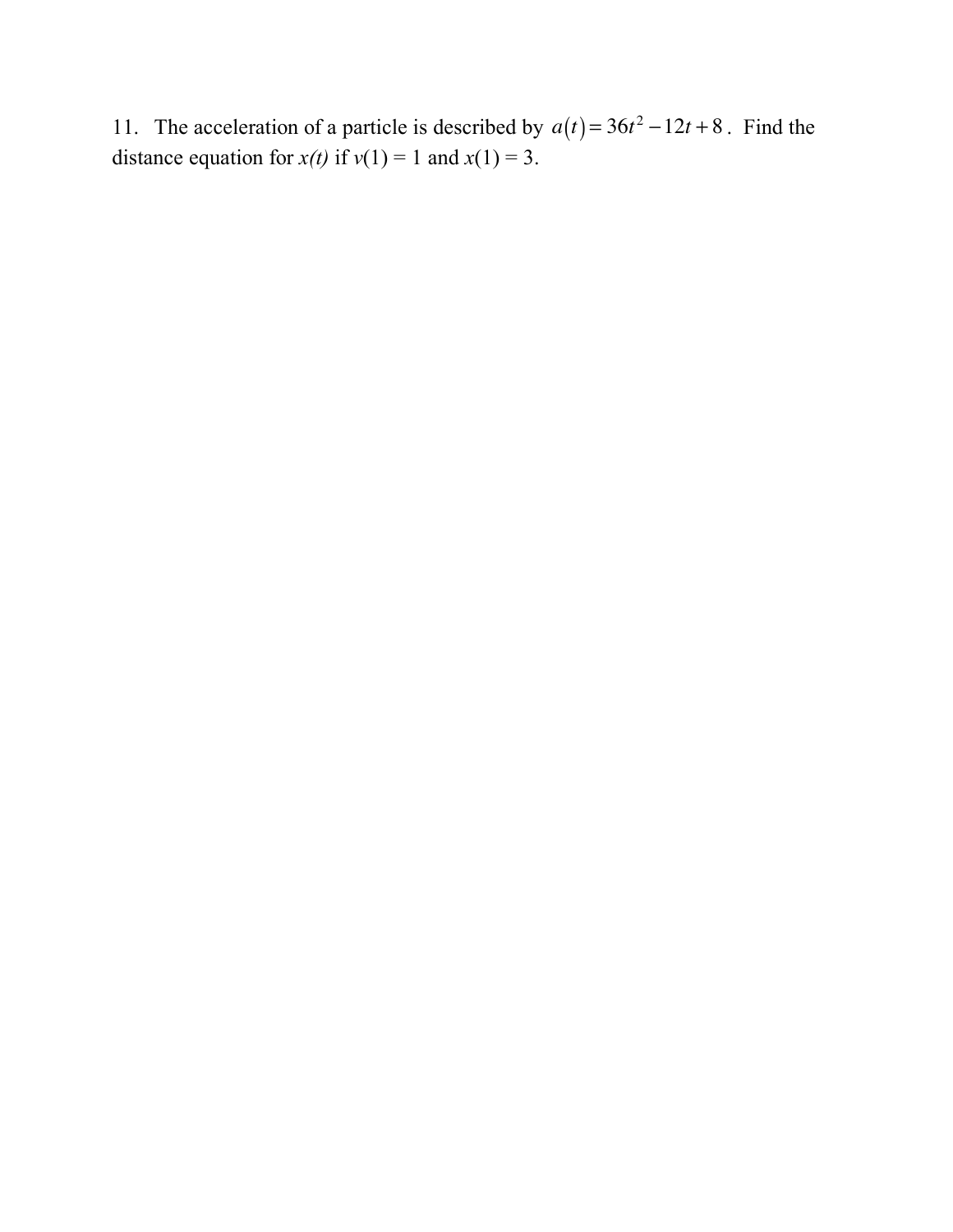12. Given the differential equation,  $\frac{dy}{dx} = x^2 y$ 

a. On the axis system provided, sketch the slope field for the  $\frac{dy}{dx}$  at all points plotted on the graph. *dy dx*



b. If the solution curve passes through the point  $(0, 1)$ , sketch the solution curve on the same set of axes as your slope field.